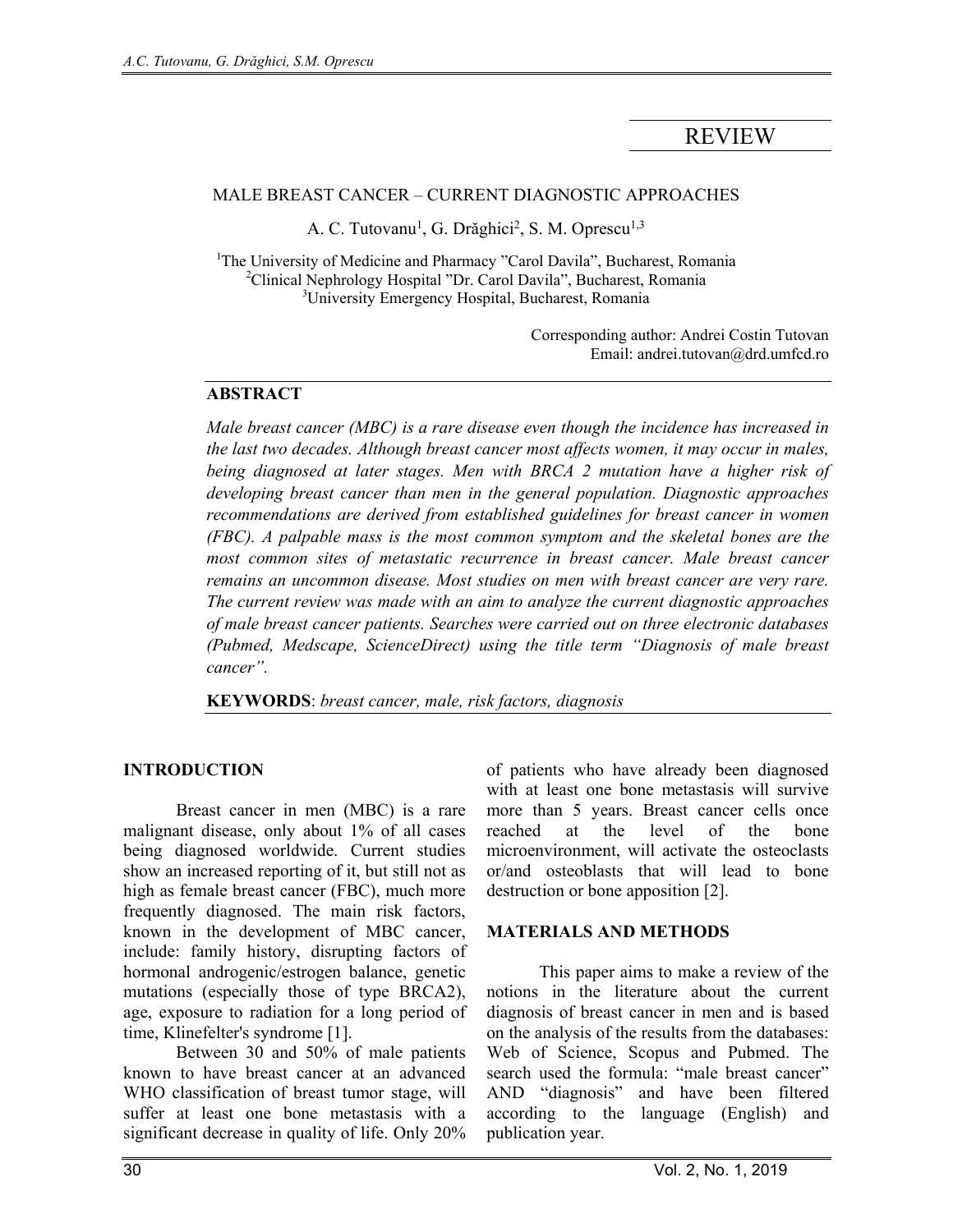#### *Incidence*

The first medical cases of MBC reported in the literature were mentioned in 1843, describing the cause of death of five Parisian men. According to the estimates of the International Agency for Cancer Research, a division of the World Health Organization, the overall incidence of MBC reaches to approximately 8,000 cases. At European level, there are approximately 2,750 patients respectively to Americans, where there are about 3750 patients. These data account for about 1% of the incidence of breast cancer occurring in female sex (FBC), which in turn represents 11,6% of the total incidence of neoplastic diseases in 2014. The average of the occurrence of breast cancer is approximately 5 years later in the lifespan of male sex versus female [3].

At European level, the annual prevalence is 1 in 100,000 men; these cases representing less than 1% of the total of patients with malignant disease, this percentage may also be attributed to other comorbidities associated with the patient, such as liver disease and endemic infectious diseases that may affect the level of estrogen in the body. It is reported that approximately 38% of male patients with breast cancer are also affected by gynecomastia. A positive family history can increase more than 2 times the risk of developing breast cancer. Patients older than 50 years diagnosed with breast cancer have an increased risk of occurrence of mammary neoplasia on the contralateral breast [4].

#### *Risk factors*

The main risk factors involved in the occurrence of MBC are represented by the older age of the patient at the time of diagnosis of mammary neoplasia, family history (relatives who have suffered from breast cancer), Klinefelter syndrome, prolonged exposure to x and electromagnetic radiation, high levels of estrogen, hyperthyroidism, tuberculosis, mutations in the germinal liners of the androgen receptor (chromosome Xq 11.2 -12) [4].

Mutations of BRCA genes may increase the risk of developing breast cancer in men. The most common genetic link on the occurrence of MBC is the mutation occurring in the BRCA2 gene, while the mutation of the BRCA1 gene has a much more limited role in the development of the neoplasm [5].

Gynecomastia is a benign condition that consists of the enlargement of the glandular tissue in men's breast usually bilaterally. The cause of this affection is the hormonal imbalance between estrogen and testosterone. Gynecomastia occurs in approximately 40-65% of men. Moreover, some recent studies suggest that, when the gynecomastia is installed, the risk of developing MBC is higher [6].

Obesity has been mentioned in several studies, as associated with the occurrence of MBC. Adipose tissue contains the enzyme aromatase, which contributes to the conversion of testosterone into estrogen. The estradiol produced by the aromatization of testosterone, in the adipose tissue suppresses the release of luteinizing hormone, thus producing a decrease in the production of testosterone [7].

Mumps can also affect the level of androgenic hormones (testosterone) and it can lead to the development of male breast cancer over time, but rarely.

Another factor that can trigger MBC is the regular consumption of alcohol, more than 60 ml per day [8].

## *Symptoms, manifestations and clinical signs*

The most common symptoms occurring in the MBC consist in the appearance of a firmly painless lump, attached to adjacent tissues in the subareolar region or a non-painful breast tumor mass, of thick tissue with irregular edges, just below the nipple. The presence of gynecomastia can mask the neoplasm. In approximately 75% of cases, similar to female breast cancer, there is a retraction of the nipple inside and a cutaneous ulceration. The most commonly involved is the left breast, but bilaterality is also reported for 1% of patients [9].

The mean tumor diameter is between 3 and 3,5 cm, but can range from 0,5 cm to 12,5 cm. Ulceration or even skin destructions, the attachment of the tumor to the thorax represent the predictive signs of neoplasia, being more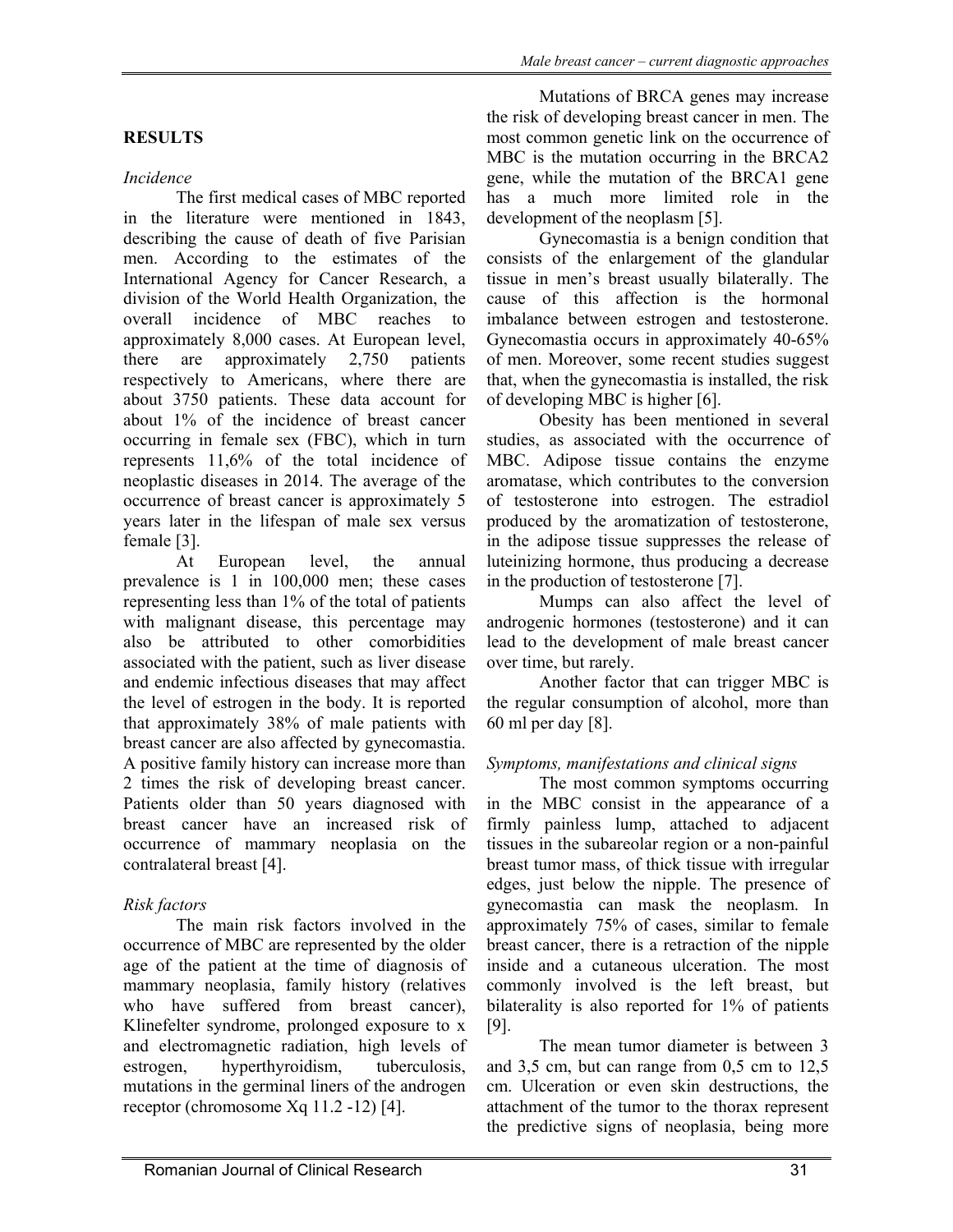common in male sex rather than female sex. It may also occur, as in the case of breast cancer in female sex, a rash around the nipple or an unusual redness on certain areas of the skin of the breast, or crust (an orange peel texture).The involvement of axillary lymph nodes, with the presence of adenopathies have been reported in 50% of patients diagnosed. These facts can be based on the lack of awareness of the male sex on breast neoplasia, men are not instructed to regularly check or palp their breast gland, in order to detect possible signs or lumps, compared to female sex [10].

According to the last specialized studies, men are approximately 1,6 times more likely to have an axillary involvement (lymphadenopathy), compared to women. Remote dissemination may occur with the occurrence of bone metastases, causing both pain and fractures. In the advanced stages, the patient feels uncomfortable, weak and can lose a lot of weight in a short time. The average duration of symptoms, before diagnosis of breast cancer, in male sex was reported between 14 and 21 months in older studies, respectively between one month and 8 months in the latest [11].

Bone metastases resulting from male breast cancer may be associated with a wide range of symptoms, with an increase in morbidity, especially due to severe pain, with the appearance of pathological fractures (sudden occurrence of pain accompanied by the inability of the patient to move) and bone marrow compression (lightning-fast pain accompanied by weakness at the cervical or lumbar level with irradiation in the upper or lower limbs) [12].

The medullary compression of lombosacrate spine may cause horse tail syndrome, a pattern of neuromuscular and urogenital symptoms. This syndrome is characterized by the appearance of lumbar pain or sciatica (irradiated on one pelvic limb, but mostly irradiates on both pelvic limbs), sensory disorders in the sacral region, loss of bladder and intestinal content dysfunction of motor sensitivity and sensitivity in the pelvic limb. Horse tail syndrome is a surgical emergency, because the destruction of nerve roots can be irreversible [13].

Following bone pathological fractures, the level of calcium in the blood reaches a high level, so the patient will accuse the appearance of fatigue, muscle weakness, generalized sick state with nausea, vomiting and dehydration [14].

## *Diagnosis*

In most cases of male breast cancer, the diagnosis is performed by a triple evaluation: anamnesis, clinical examination by inspection and palpation, respectively by paraclinical methods represented by ultrasound mammography / MRI / CT / tumor biopsy.

The incidence of breast cancer in male sex is rather low, the use of mammograms as a screening method is not recommended. As a standard, a mammography is performed with two exposures per mammary gland, the oblique medio-lateral exposure, being the most important, respectively, the cranio-caudal exposure. Both of these two exposures are recommended in men who accuse clinical manifestations. Sometimes, for a better assessment of the morphology of detected lesions, it is recommended to perform additional exposures (tangential, enlarged, and centered)  $[15]$ .

Mammography is an effective diagnostic method with a sensitivity of 92%, respectively with a specificity of 90%. Microcalcifications have irregular spiculated edges, dense irregularities, being uncommon in males. The value of mammography diagnosis can also be influenced by the size, respectively the volume of the mammary gland, the appearance of gynecomastia (appears as a discrete mass), which can be distinguished from the mammary neoplasia [16].

If the result of mammography is suspect and non-conclusive, it is recommended to perform an ultrasonography in order to investigate breast lesions. For deep breast portions and areas that are inaccessible to mammography, it is recommended to use ultrasonography with high frequency transducers. Biopsy guided through mammography cannot be achieved due to the small size of the male breast [17].

Ultrasonography is a useful diagnosis method, because it provides information on nodular involvement, or it can detect invasive cancers, the ones being of a solid nature. Any suspected tumor mass should be biopsied, to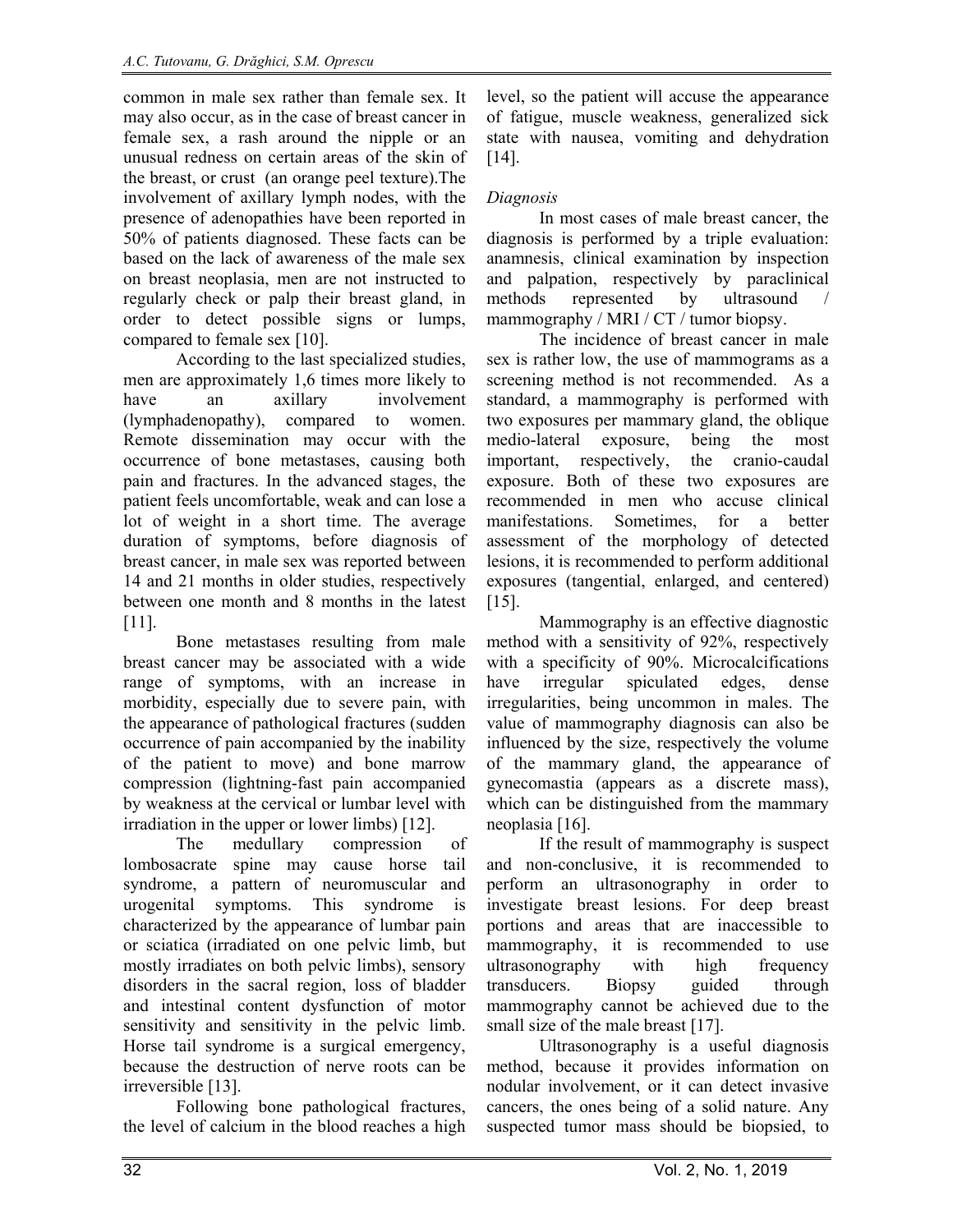confirm the diagnosis. The biopsy puncture performed under ultrasound control is preferable, because it can allow a safe, accurate and definitive diagnosis [18].

When a suspicious lesion is discovered both by ultrasonography and by mammography, additional evaluations will be required, consisting of laboratory examinations, pulmonary radiography, bone scintigraphy (for the investigation of bone metastases) and computer tomography (CT). Positron emission tomography (PET-CT) is a more accurate and concise method of diagnostics than CT for the assessment and identification of small bone metastases, respectively of the lymphatic disseminations, as well as for observing mammary tumor response to chemotherapy [19].

MRI is an important diagnostic method for breast cancer in female sex, but it is rarely used for the males and also referred to as a diagnostic method in the specialty literature. However, it can be successfully used to diagnose neoplastic lesions associated with gynecomastia or invasion of the thoracic wall. Although it can be difficult to achieve technically, a magnetic resonance imaging (MRI) can be successfully used in evaluating and diagnosing equivocal radiological imaging [20].

For bone metastases, the following paraclinical investigations are necessary for diagnosis:

- Bone scintigraphy is very sensitive, but has a low specificity. The 99tc scintigraphy has a sensitivity of approximately 89%, with a false positive rate of about 40%. It is much more sensitive and specific than radiological and computer tomography investigations, but MRI investigation is far superior in the evaluation of vertebral metastases. On scintigraphy, bone metastases appear as multiple outbreaks, hyper-uptake, disseminated to the entire bone skeleton [21].
- Radiography is a cheap, fast, easily accessible technique for evaluating bone metastases. It is the first test to diagnose a sudden bone pain. Radiography is specific, but has a low sensitivity of approximately 44%, since the initial

metastatic lesions up to a 1 cm in size, with a damage of less than 50% of the trabecular bone may not be radiologically highlighted. Three radiological aspects may be described: the occurrence of osteoblastic metastases, in which the lesion has the form of a bone condense, osteolytic type, in which the lesion causes bone destruction or mixed-type containing both osteoblastic and osteolytics lesions [22].

- Computed Tomography allows the diagnosis of metastatic lesions, with a sensitivity of 71-100%. Bone damage, sclerotic deposits and metastases extension to soft tissues are easy to visualize on CT [23].
- Magnetic resonance is useful in the diagnosis of vertebral metastases, which can be distinguished from infectious processes or spinal osteoporosis. The sensitivity varies between 82 and 100%, and the specificity is between 73 and 100% [24].
- Positron Emission Tomography (PET) diagnoses the presence of bone metastasis by quantified metabolic activity. It is a superior investigation of bone scintigraphy with a sensitivity of 95%, respectively specificity of 94% [25].
- Her 2 Test is a test to measure the amount of Her 2 from the neoplastic tissue. The Her2/neu Test is recommended together with those for estrogen and progesterone receptors, as an initial set of analyses, for invasive breast cancer, but can also be performed in the case of recurrent breast cancer. Patients with a positive result in these tests have a reserved prognosis, but these patients will be able to receive the specific treatment of Her2/neu positive cancers. In order to determine whether the breast tumor is positive for Her2 / neu, bone biopsy should be performed with the intention of taking an amount of tumor tissue. There are several tests that can determine the Her2 status:
	- 1. Immunohistochemical test (IHC)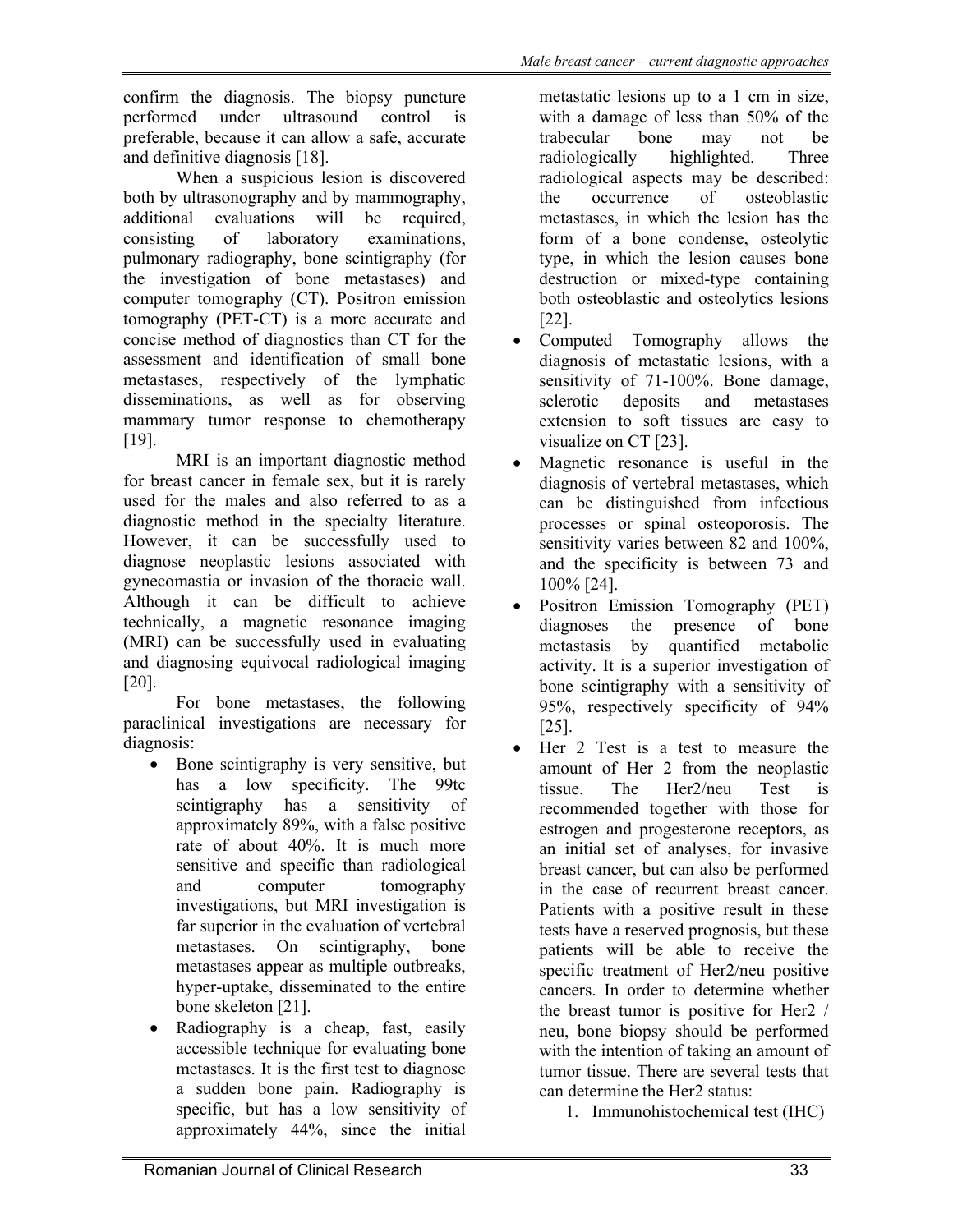- 2. In situ fluorescent hybridization Test (FISH)
- 3. In situ chromogenic hybridization Test (CISH)
- 4. Enhanced silver-situ hybridization Test (SISH)

Her2/neu rapid tests using blood as a sample of determination are also available on the market [26].

These tests are not conclusive and are not used for screening purposes, but may help to determine the prognosis and to monitorize the treatment. If the immunohistochemical test (IHC) is positive, the Her2/neu gene overexpresses the Her2 protein. If the FISH test is positive, Her2/neu gene is amplified. If one of these two tests is positive, the patient has an aggressive breast tumor with a poor response to the endocrine treatment, resistant to chemotherapy, but with response to trastuzumab treatment. If the FISH test is positive, but the IHC test is negative, the breast tumor still responds to trastuzumab treatment. If both tests are negative, treatment with trastuzumab will not have any effect [27].

# *Differential diagnosis*

Differential diagnosis of male breast cancer, can be done with a wide variety of diseases, including benign affections (gynecomastia), with metastatic malignant processes in the mammary gland (melanoma, lymphoma, lung cancer), as well as various pathologies of inflammatory nature [28].

Lymphoma is a disease with a primary or secondary malignant nature that develops at the level of the lymphatic system. The most common are secondary types, non-Hodgkin Bcell lymphomas. Its manifestation is represented by the appearance of palpable and painless tumor masses. In the mammogram examination, the appearance of several solitary or multiple tumor masses is well-defined and the lymph nodes are present, in both the mammary and axillary levels. At the ultrasound, there are observed a single or multiple solid tumor mass, respectively multiple abnormal lymph nodes with cortical thickening. Most of the time, primary lymphoma can imitate the imaging of a primary malignancy of the mammary gland [29].

The most common and frequent (up to 65%) condition of the breast occurring in the male sex is gynecomastia, which is described as a subareolar mobile mass [30].

Imagistically, subareolar glandular tissue can be visualized and sometimes considered asymmetric. Ecographically, the glandular tissue found at the nipple level has a predominantly hyperecogenic structure. Gynecomastia can have both an avascular and a hypervascular structure at the Doppler color exam, depending on the stage of its development [31].

Another differential diagnosis is pseudodogynecomastia, a disorder without usually palpable mass, which results from the fat related associated with obesity. Imagistically this is well circumscribed both ultrasound and mammographically [32].

Mastitis with abscesses formation is another differential diagnosis, which is manifested by the occurrence of fever, erythema, sensitivity and thickening of the skin. Mammographically, mastitis presents an increase in the unilateral mammary gland with the appearance of a thickening of the skin [33].

Abscesses are represented on mammography, as irregular forms with or without calcifications, very difficult to differentiate from a neoplastic process [34].

Necrosis of fat tissues resulting from a strong trauma, with or without the occurrence of calcifications, constitutes a good differential diagnosis of breast cancer, because this disease also manifests itself by the appearance of destructive or skin necrosis. On mammography can be diagnosed, as centrally occurring calcifications or as the appearance of wellcircumscribed radiotransparent formations, while on ultrasound these can occur as both hypoechogenic and hyperechogenic masses [35].

Breast cysts are formations occurring in the mammary gland, with their own round wall, containing liquid and they develops from the ducto-lobular structures of the mammary gland. Cysts can be presented both as groups consisting of small cysts and as solitary subcutaneous formations, organized in placards, unilateral or bilateral. They may also be included in the differential diagnosis of breast cancer, such as other subcutaneous lesions,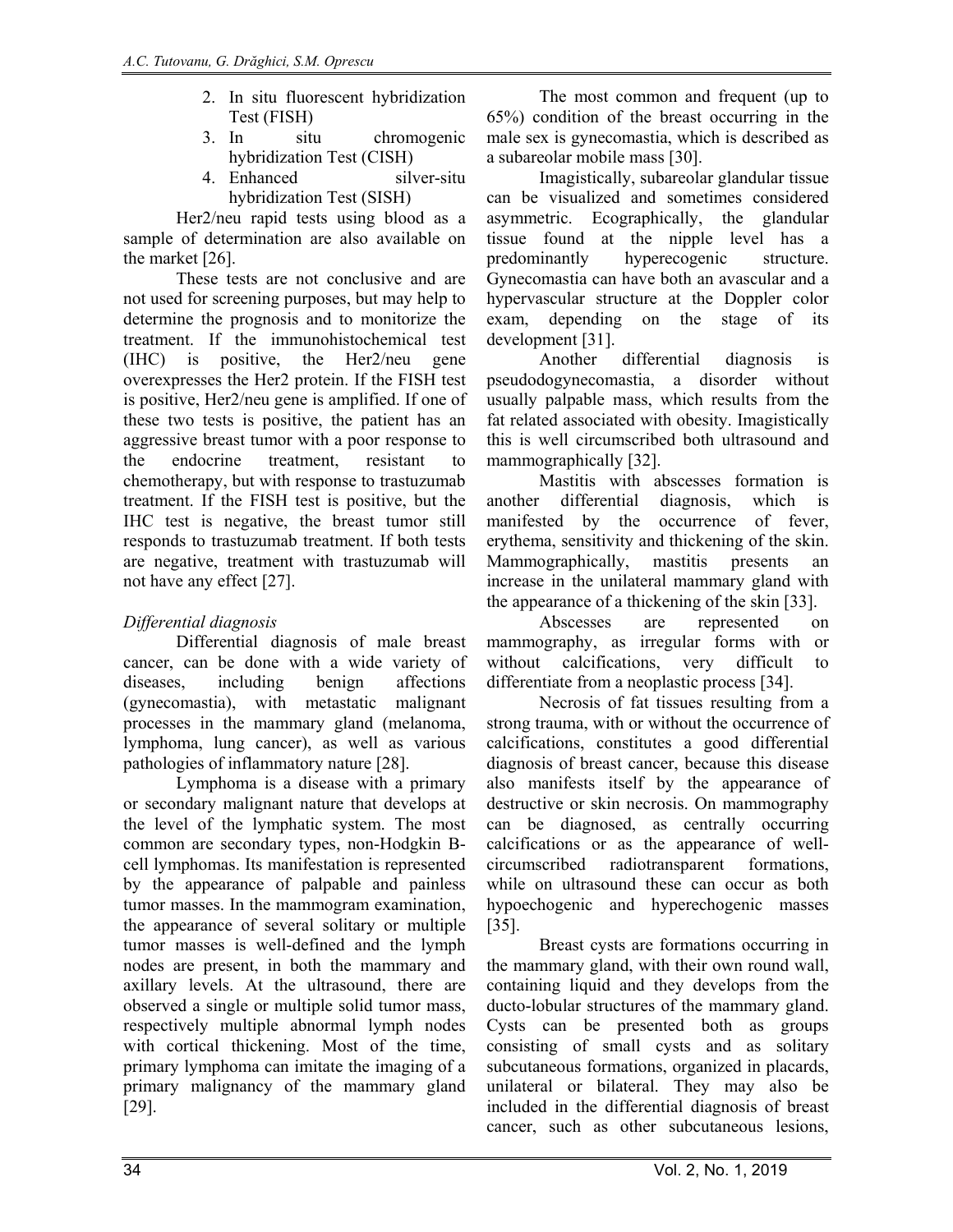hematoma and lipoma [36]. On mammography, breast cysts are typically presented as superficial masses well delimited presenting low density. Ultrasound can have a homogeneous or heterogeneous structure, often presenting the echographic sign in the "claw" [37].

On mammography, the hematoma appears well circumscribed or irregular and it can be quite difficult to differentiate them from a neoplastic process. On ultrasound, they are hyperechogenic and variable in appearance over time, because they can become hypoechogenic [38].

On mammography, lipoma appears radiotransparently, being surrounded by a radiopaque capsule and on ultrasound they are well circumscribed with a homogeneous structure [39].

## **CONCLUSIONS**

The overall awareness of male sex, as regards the risk of developing breast cancer, is minimal, which leads to a delay in the diagnosis, so the prognosis is much more reserved than in the case of female sex. Breast cancer in men is a problem, which should be tackled more seriously, both by the medical and public community. According to the literature, more than 40% of men diagnosed with breast cancer are in a terminal stage, with a minimum life expectancy. Male sex is diagnosed with breast cancer at an older age than female sex, the risk of neoplastic cell dissemination and mortality will increase concurrently, with the development of breast cancer. Therefore, for an early diagnosis of breast cancer, the same screening methods used in the case of female sex are required in the male sex.

#### **REFERENCES**

[1]RM Ferzoco, Kh. J. Ruddy, "Optimal Delivery Of Male Breast Cancer Follow-Up Care: Improving Outcomes Breast Cancer," Dove Med Pres. Published Online, pp. 371-379, Nov 2015.

[2]CS Shemanko, Yi. Cong, F.Al. Desiderio, "What Is Breast In The Bone?," Academic Editorint J Mol Sci. Published Online, pp. 1764, Oct 2016.

[3]MP Humphries, V.Cr. Jordan,Va.Speirds, "Obesity And Male Breast Cancer: Provocative Parallels," Bmc Med. Published Online, pp.113-134, Jun 2015

[4]M Yalaza, Ay Inan, M. Bozer, "Male Breast Cancer,"J Breast Health. Published Online, pp. 1-8, Jan.2016.

[5]VM Basham, JM Lipscombe, JM Ward, et al. "BRCA1 and BRCA2 mutations in a populationbased study of male breast cancer," Breast Cancer Res, R2. pp.4, Jan 2002.

[6]R Gennari, g. Gurigliano, BA. Jereczek-Fossa, et al "Male breast cancer: a special therapeutic problem. Anything new? ," Int J Cancer. pp. 663-70, Feb 2004.

[7]Z Nahleh, S Girnius, "Male breast cancer: a gender issue," Nat

Clin Pract Oncol. pp. 428-437, Aug 2006.

[8].Ka Kanchan, G.S. Rodrigues, M. Kulkarni, "Male Breast Cancer: Is The Scenario Changing?,"

World J Surg Oncol. Published Online. pp 52-58, Jun 2008.

[9]L Fiala, O Coufal, V Fait, et al. "Male breast cancer: our experience," Rozhl. Chir. pp. 612-618, Sept. 2010.

[10]SH Giordano, Ds Cohen, Au Buzdar, et al, "Breast carcinoma in men: a population-based study," Cancer. pp 51-57, Feb 2004.

[11]Re Coleman. "Metastatic bone disease: clinical features, pathophysiology and treatment strategies," Cancer Treatment Reviews. pp. 165-176, Oct 2001.

[12]Mj Goblirdch, Pp Zwolak, Dr Clohisy "Biology of bone cancer pain,"Clinical Cancer Research. Pt.2. pp 6231s-6235s, Apr 2006.

[13]M Cecchini, A Wetterwald, G Pluijm, et al, "Molecular and biological mechanisms of bone metastasis," EAU Update Series. pp.214-226, Feb 2005.

[14]R Maisano, S Pergolizzi, S Cascinu "Novel therapeutic approaches to cancer patients with bone metastasis," Crit Rev Oncol Hematol, pp.239-250 Jan 2001.

[15]Ma Jafari, A Olfatbakhsh, Ki Rezaei-Kalantari "A Review Of Risk Factors And Clinical And Radiological Features," Male Breast Cancer Volume 1, Issue 4 pp.25-30, Octt 2017.

[16]Lg Menezes, M Knuttel, L Stehouwer, et al "Magnetic Resonance Imaging In Breast Cancer: A Literature Review And Future Perspectives," World J Clin Oncol, Published Online. Pp.61-70, May 2014.

[17]K Kelly, J Dean, Ws Comulada, Sj Lee "Breast cancer detection using automated whole breast ultrasound and mammography in radiographically dense breasts," Eur Radiol. pp.734-742, Aug 2010.

[18]C Balleyguier, P Opolon, MC Mathieu, et al "New potential and applications of contrastenhanced ultrasound of the breast: Own investigations and review of the literature," European journal of radiology. pp.14-23, Dec 2009.